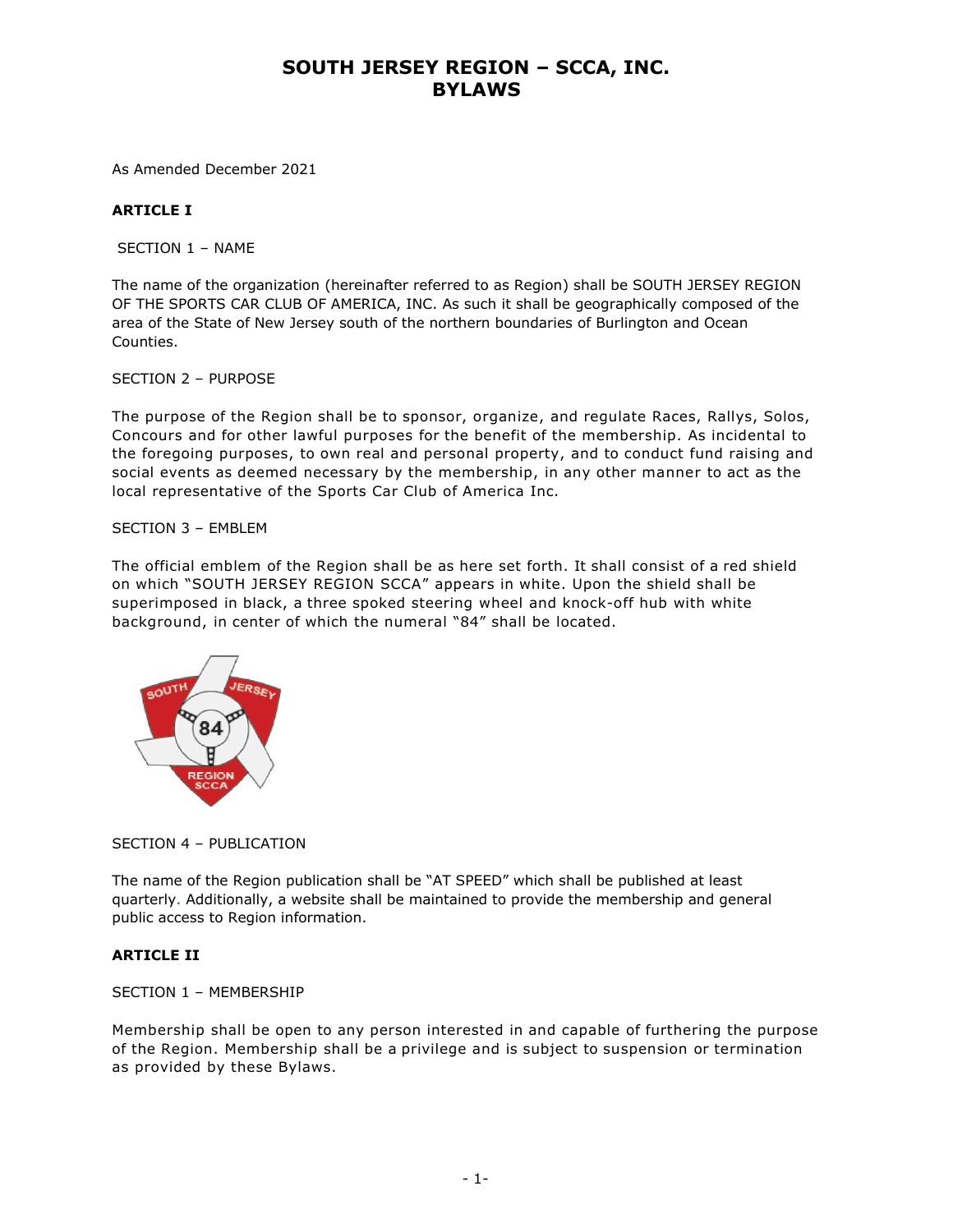## SECTION 2 - CLASSIFICATION OF MEMBERSHIP

## A. INDIVIDUAL MEMBERSHIP

An individual who has fulfilled the requirements for membership in the Sports Car Club of America, Inc. and the Region, and is entitled to all the privileges of membership in both organizations.

## B. FAMILY MEMBER

An individual who is a family member (as defined by the Sports Car Club of America, Inc.) of an Individual Member, and who has fulfilled the requirements for, and is entitled to the same privileges as, an Individual Member.

## SECTION 3 – ACCEPTANCE TO MEMBERSHIP

All individuals who have received membership from the Sports Car Club of America, Inc. and have requested membership in the South Jersey Region shall be accepted for membership.

## SECTION 4 – MEMBERS FROM OTHER REGIONS

## A. TRANSFERS

Any member in good standing of the Sports Car Club of America, Inc. may transfer his region of record to the Region by submission of a written request to the membership office of the Sports Car Club of America, Inc.

# B. DUAL MEMBERS

Any member wishing to maintain membership in this and other regions is obligated to all dues and assessments of the Region, and is entitled to all privileges except holding Office or Board Membership in more than one region.

## SECTION 5 – REGION CHAPTERS

The Board of Directors may (but need not) provide for the establishment of Chapters. The Board of Directors shall set, and may from time to time modify, the standards which such organizations shall be required to meet in order to qualify as a Chapter. Such standards shall be uniform and consistent for all Chapters. The standards shall require that Chapters operate in accordance with the general policies established by the Region, and that their constitutions, policies and similar instruments not be inconsistent with these Bylaws, or policies and regulations of the Region. Chapter officers shall sign a Chapter Agreement, and further, on a yearly basis, the Region Membership Chairman provide a list of Chapter Members.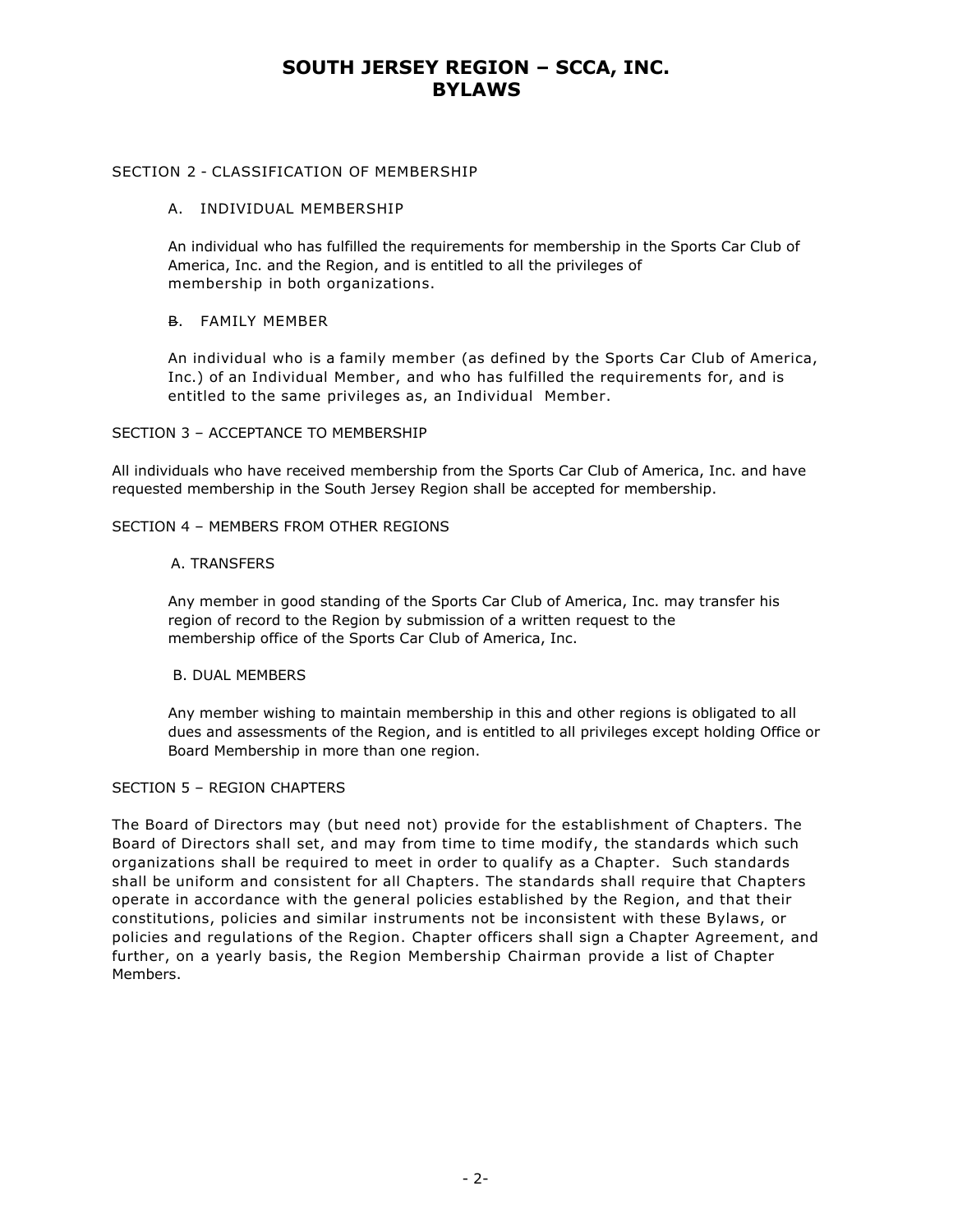#### SECTION 6 – MEMBERSHIP YEAR

The Membership year of a member shall be determined by the Sports Car Club of America, Inc.

#### SECTION 7 – DUES AND ASSESSMENTS

#### A. DUES

The annual Region dues shall be established on the budgetary needs as outlined by the Treasurer and approved by the Board of Directors. All proposed changes in the Region dues shall be announced in "AT SPEED" and at any regular or special meeting and approved by the General Membership at the next meeting. No dues refunds shall be granted.

#### B. ASSESSMENTS

Assessments may be made by the Treasurer, approved by the Board of Directors, and approved by the General Membership only after the membership has received, by mail, thirty (30) days notice of such intent. Assessments shall not exceed fifty (50) percent of the current Region dues; shall be for the period of the membership year; and shall not constitute a change in the current Region dues. The Treasurer shall bill the membership by mail (regular or email) for such assessments.

#### SECTION 8 – SUSPENSION AND EXPULSION

Region membership will automatically terminate for non-payment of dues, assessments, or other indebtedness at the end of a thirty (30) day period from the payable date of such dues or assessments. Region membership may be suspended or terminated for infraction of these Bylaws or the Rules and Regulations of the Sports Car Club of America, Inc. Such suspension or termination shall be determined by a two-thirds vote of the entire Board of Directors. The Secretary shall inform the member, in writing, of the intended suspension or termination within five (5) days of such action by the Board of Directors. The member shall have the opportunity to be heard by the Board of Directors at their next regular meeting, upon written notice to the Regional Executive at least ten (10) days prior to such meeting.

#### SECTION 9 – RESIGNATION

Resignation shall be effective upon receipt of a letter of same by the Secretary.

## **ARTICLE III – MEETINGS OF MEMBERS**

#### SECTION 1 – REGULAR MEETINGS

Regular meetings of the General Membership shall be held monthly on the evening of the second Wednesday of the month, unless otherwise scheduled by the Board of Directors.

## SECTION 2 – ANNUAL MEETING

The annual meeting of the General Membership shall be the December meeting of each year. The purpose of this meeting is to present the newly elected Directors and Officers; to present annual reports of Officers, committee chairmen, and chiefs of specialties; and to conduct other business as may lawfully come before the meeting.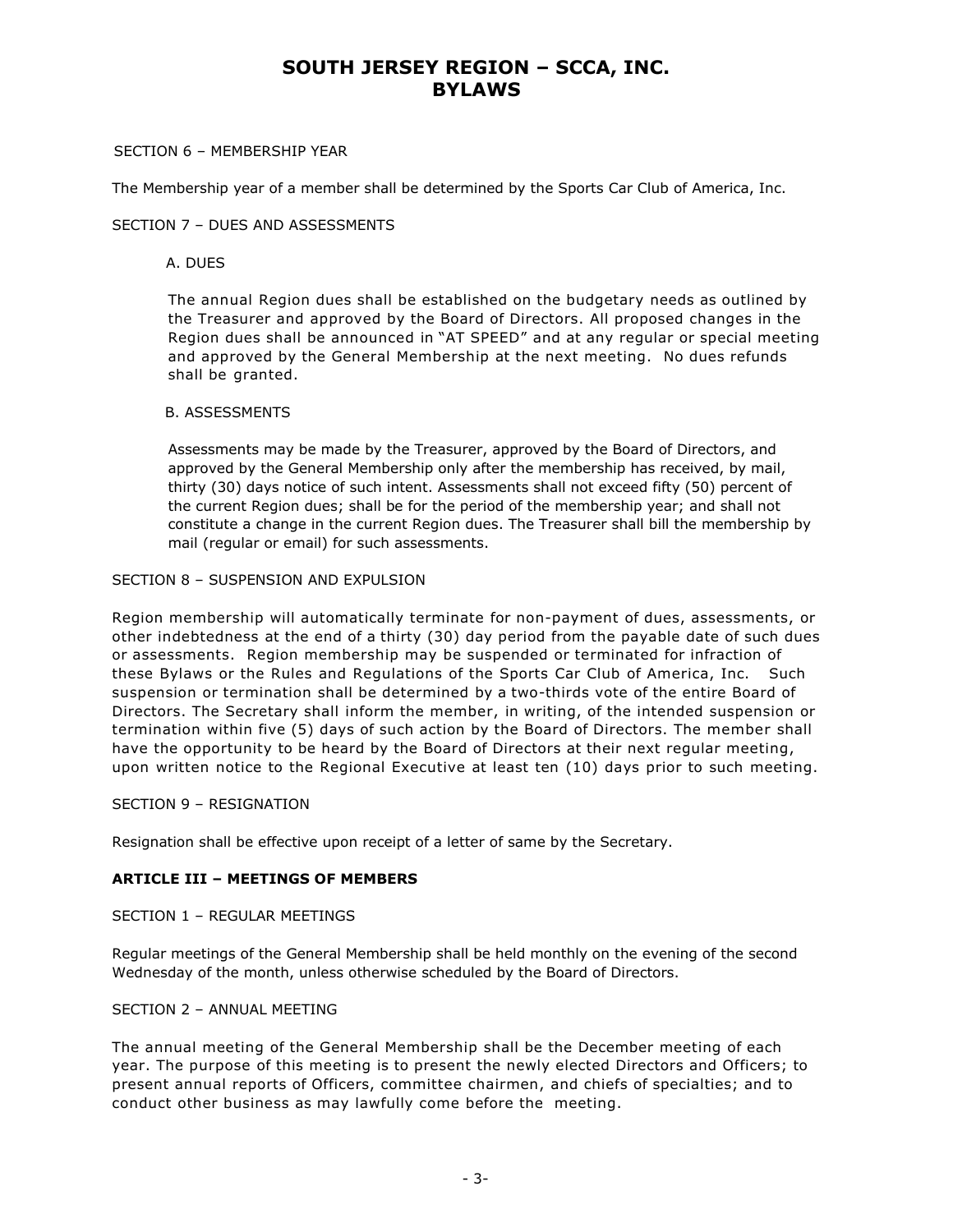#### SECTION 3 – SPECIAL MEETINGS

Special meetings may be called by the Board of Directors. A written or printed notice, stating the time, place, and purpose of any special meeting of the members, shall be sent to each member not less than seven (7) days nor more than thirty days (30) days before each meeting.

## **ARTICLE IV – BOARD OF DIRECTORS**

## SECTION 1 – JURISDICTION

The affairs and property of the Region shall be managed by a Board of Directors consisting of nine (9) members of the Sports Car Club of America, Inc., three (3) of whom shall be elected each year for three (3) year terms. The Board of Directors shall establish the policies of the Region and shall oversee and direct the implementation and execution of said policies.

## SECTION 2 – REMOVAL AND RESIGNATION

Director may be removed from the Board of Directors due to inactivity or failure to perform the duties of his office. A two-thirds vote of the entire Board of Directors shall remove a Director from office. A Director may resign his position by submitting a letter of same to the Secretary.

## SECTION 3 – FILLING VACANCIES

Vacancies on the Board of Directors shall be filled for the unexpired portion of the vacated term by election by the General Membership. This election shall take place within sixty (60) days of such vacancy. If the unexpired portion of the vacated term is less than six (6) months, then the vacancy will be left unfilled until the next regular election, unless, by petition, ten (10) members in good standing request a special election. Notice of the election shall be listed in the meeting notice. Applicable provisions of Article IV, Section 5, shall govern the conduct of the election.

## SECTION 4 – REQUIREMENTS FOR NOMINATION

A prospective candidate for the Board of Directors must have been a member in good standing of the Region for the entire year preceding his nomination, must have or be willing to obtain membership in the Sports Car Club of America, Inc. and must not hold an office or be a member of the Board of Directors in any other region of the Sports Car Club of America Inc.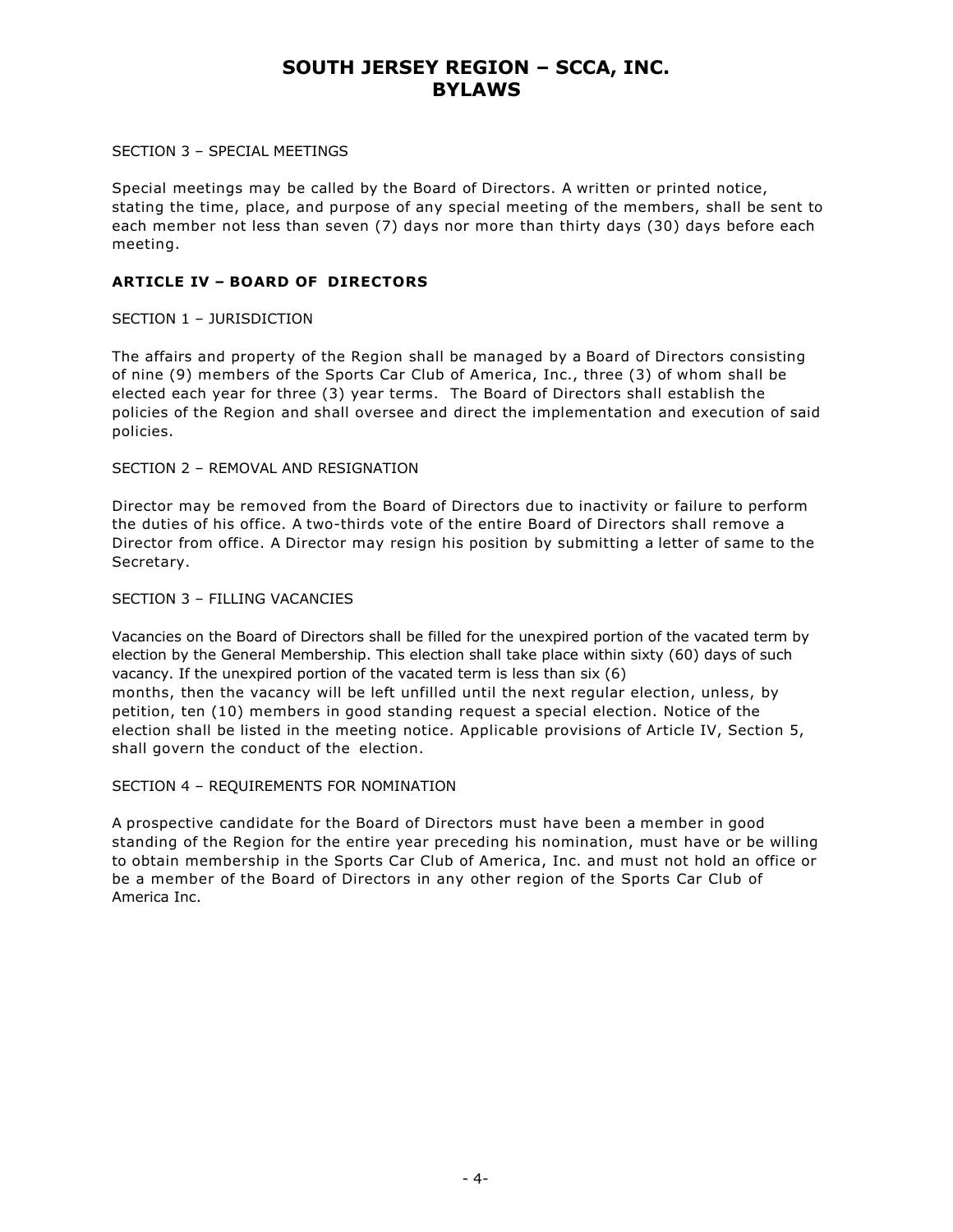## SECTION 5 – ANNUAL ELECTIONS OF MEMBERS TO THE BOARD OF DIRECTORS

The election of Directors shall be completed prior to the opening of the November regular meeting.

Prior to the September regular meeting the Regional Executive shall appoint a nominating committee chairman, who shall select up to five additional committee members. No current Director may serve on this committee. The committee shall hold at least one formal meeting (which may be conducted via telephone or video conference) for the purpose of selecting candidates for election. The committee shall present a slate of at least one candidate for each open position. The nominating committee chairman shall file a written report, listing the slate of candidates, with the Secretary prior to the close of the October regular meeting. Prior to the adjournment of this meeting, the Secretary shall announce the complete slate of candidates.

Any three (3) members in good standing may nominate a candidate. All nominations must be with the consent of the candidate.

Prior to the start of online balloting, the Board of Directors shall appoint a Teller to supervise the election. If necessary, one or more assistants may also be appointed. The Teller and the assistant(s) may not be current Directors or candidates for election. The Teller will be responsible for the online balloting and the collection of any paper ballots. The Teller will tally the votes from both sources and report the totals to the Secretary at the November meeting.

All candidates shall be printed in the October issue of "At Speed" and presented at the October regular meeting. A vote of the membership shall take place by on-line voting which will open two (2) weeks prior to the November regular meeting and close by midnight the day prior to the November regular meeting. For those who do not have access to the online ballot, a paper ballot will be available and voted on prior to the start of the November regular meeting. The candidate(s) receiving the highest number of votes shall be considered elected. In the event of a tie resulting in more than the required number of candidates being elected, a run-off election will be held.

#### SECTION 6 – ANNUAL ELECTION OF OFFICERS

The Directors shall elect, from their own numbers, the Regional Executive, Assistant Regional Executive, Secretary, Treasurer, Activities Chairman, and Membership Chairman. Each Officer shall be nominated separately and elected by separate secret ballot. No Director shall hold more than one office at a time. A candidate for Regional Executive shall have served on the Board of Directors for at least one year prior to being considered for nomination.

The election of officers shall be held at the December meeting of the Board of Directors or at a special meeting of the Board of Directors prior to the annual meeting. Only Directors whose term of office included the following year are eligible to nominate and vote in this election.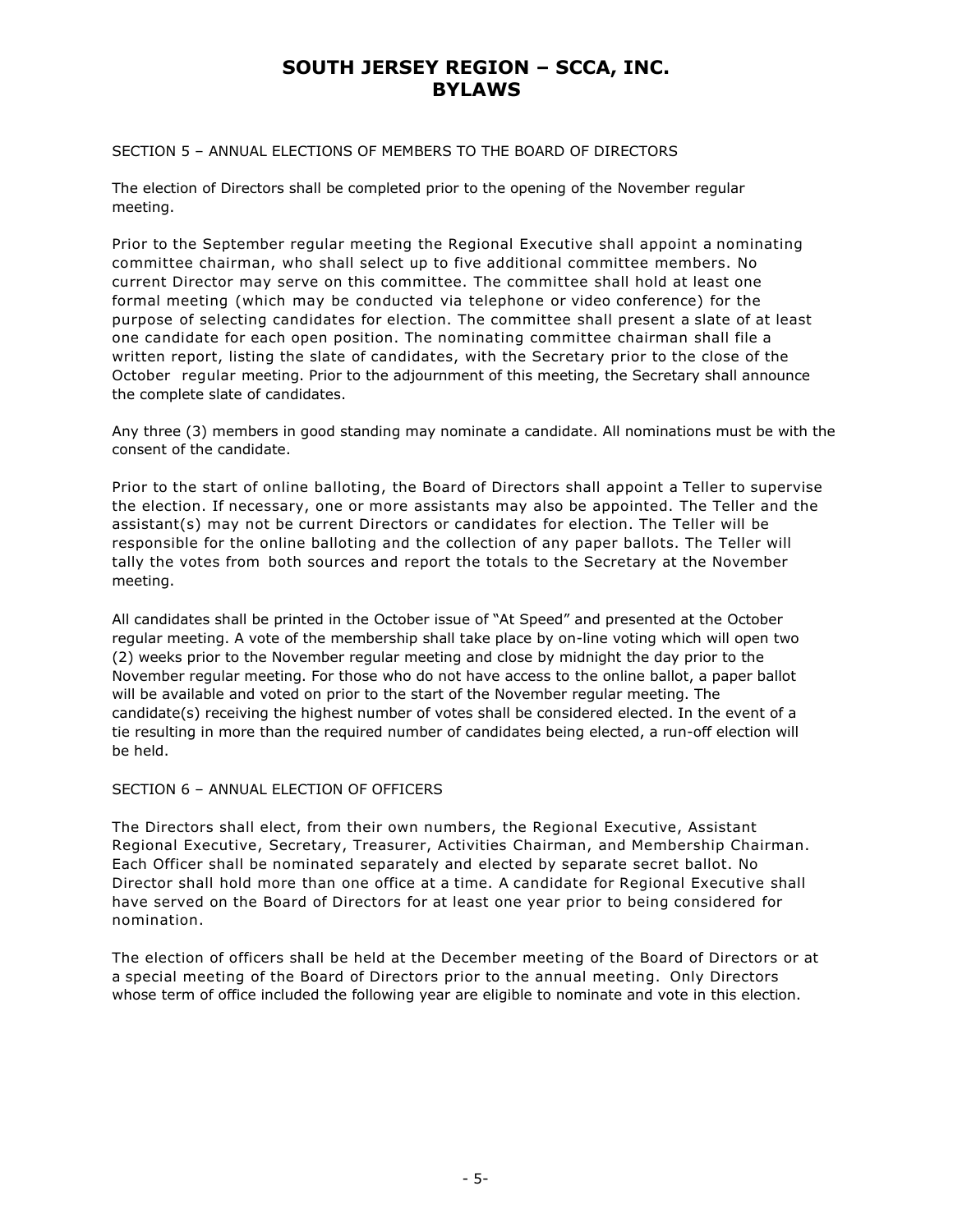## SECTION 7 – ACTIONS OF THE BOARD OF DIRECTORS

A majority of the Board of Directors shall constitute a quorum for the transaction of business. All Region actions and decisions, except the election of Directors and other actions as specified by these Bylaws, shall be based upon a majority vote of those Directors voting. The Board must obtain approval from the General Membership for all decisions involving a major commitment of Region funds or personnel over an extended period of time. The Board of Directors shall approve all annual awards and their recipients.

Regular meetings of the Board of Directors shall be held monthly at a time and place agreed upon by the Directors. The minutes of all meetings of the Board of Directors shall be published in "At Speed" and/or posted on the Region's website.

Special meetings of the Board of Directors may be called by the Regional Executive or by any three (3) Directors and shall be held at the time and place set forth in the call for the meeting.

If needed, all meetings of the Board of Directors may be conducted via conference call.

## **ARTICLE V – DUTIES OF ELECTED OFFICERS**

## SECTION 1 – DUTIES OF THE REGIONAL EXECUTIVE

The duties of the Regional Executive shall be to direct the activities of the Region in accordance with the purposes and Bylaws of the Sports Car Club of America, Inc., and the Charter and Bylaws of the Region; to preside at all meetings; to have general supervision of the affairs of the Region; to make such reports to the membership as he may deem necessary or as may be required by him; to appoint, with approval of the Board of Directors, chairmen, chiefs of specialties and Board of Director liaisons to MSR, Constant Contact and the Region's Website; to supervise the organization and direction of specific Region events; and to perform such other duties as are incidental to his office or are required of him by action of the Board of Directors.

## SECTION 2 – DUTIES OF THE ASSISTANT REGIONAL EXECUTIVE

The Assistant Regional Executive shall be familiar with the affairs of the Region, as in the absence or inability to act of the Regional Executive, or the temporary absence of any other Officer, shall possess all the powers and perform all the duties of that officer.

The Assistant Regional Executive shall also be responsible for maintaining an inventory of the Region's equipment and supplies, which is to be reported at the Annual meeting and at such other times as the Board of Directors requests.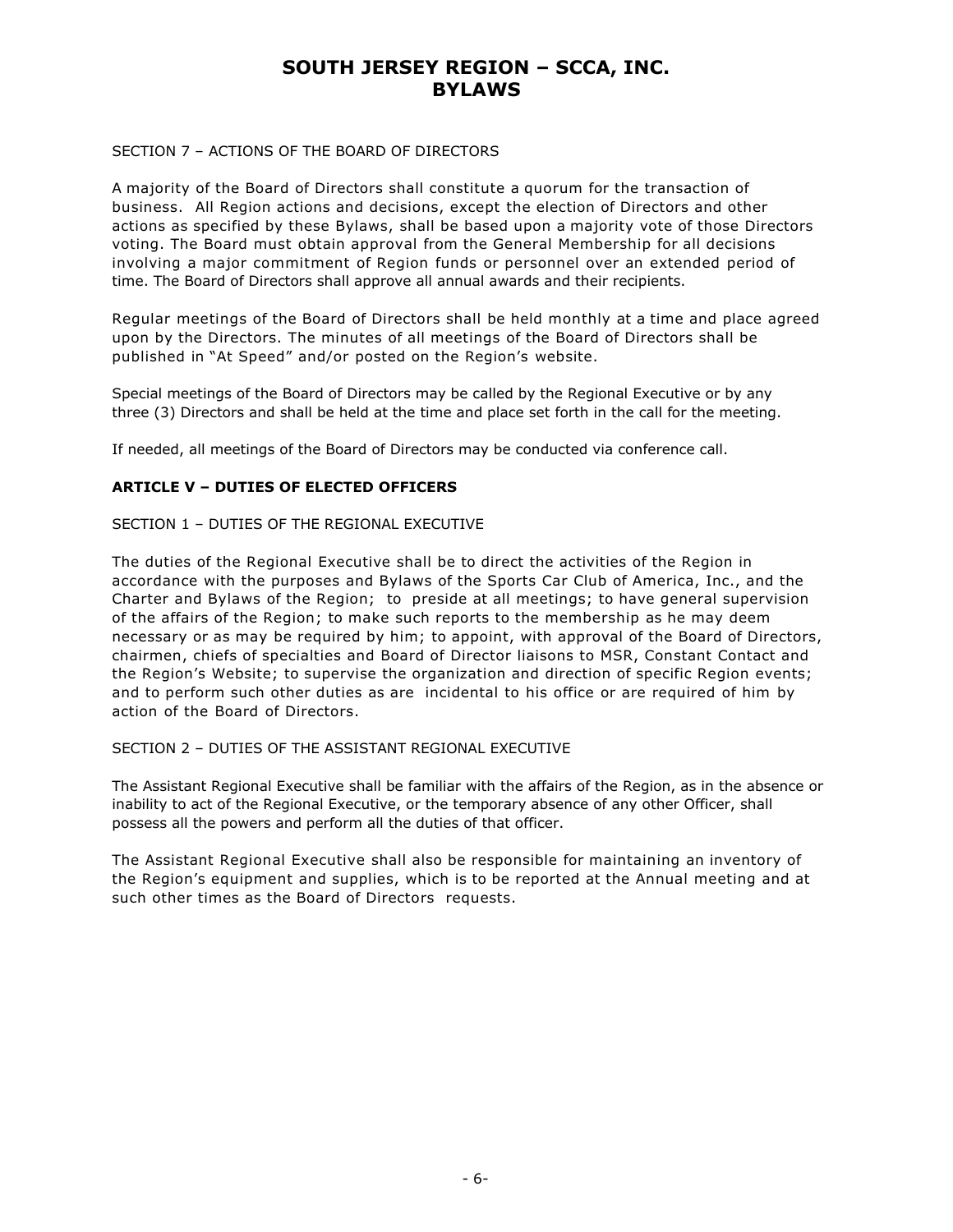#### SECTION 3 – DUTIES OF THE TREASURER

The duties of the Treasurer shall be to receive all dues and assessments imposed by the Region; to supervise the collection of other funds due the Region from any source; to discharge, with the approval of the Board of Directors, the debts of the Region; to maintain an adequate written record of cash flow and vouchers; to present at the Annual meeting, and at such other times as the Board of Directors requests, a full report of receipts and disbursements to date and the current balance of funds; to provide a full financial report at least quarterly at a Board meeting and at a regular meeting; to receive from each event chairman a full financial statement, itemizing all income and expenses, for that event; and to perform all other duties usually pertaining to the office and particularly those specified in Article II. The Treasurer shall not pay any bill over \$250.00 unless such payment has been approved by the Board of Directors; under \$250 if approved by the Regional Executive or the Board of Directors. The books of the Treasurer shall be audited by an auditing committee or Certified Public Accountant approved by the Board of Directors at the end of each year and prior to the transfer of the books to the new Treasurer.

#### SECTION 4 – DUTIES OF THE SECRETARY

The duties of the Secretary shall be to maintain the records of the Region; to conduct correspondence subject to the discretion and supervision of the Regional Executive; to issue required notices to the membership; to keep adequate minutes of all meetings; post all meeting minutes on the region website, and to generally perform all other duties usually pertaining to the office.

It shall be the duty of the Secretary to file all documents as required by the State of New Jersey and the Federal Government.

## SECTION 5 – DUTIES OF THE ACTIVITIES CHAIRMAN

The duties of the Activities Chairman shall be to chair the scheduling session of the regular meeting which follows the completion of the Sports Car Club of America, Inc. events schedule; to coordinate all scheduled Sports Car Club of America, Inc., Region, and Chapter events; to arrange for programs for the regular monthly meetings; and to submit a calendar of events to "At Speed" on a monthly basis. Following the scheduling session, the Activities Chairman shall schedule additional Region events, provide the date and the name of the event Chairman and place such events on the schedule at least sixty (60) days in advance.

## SECTION 6 – DUTIES OF THE MEMBERSHIP CHAIRMAN

The duties of the Membership Chairman shall be to maintain the record of membership; to aid in the acquisition of new candidates for membership; to collect Region dues; to confirm Region membership of all Chapter members; to provide each new member with a membership packet, including a copy of these Bylaws; and to provide an accurate list of voting members to the Election Teller.